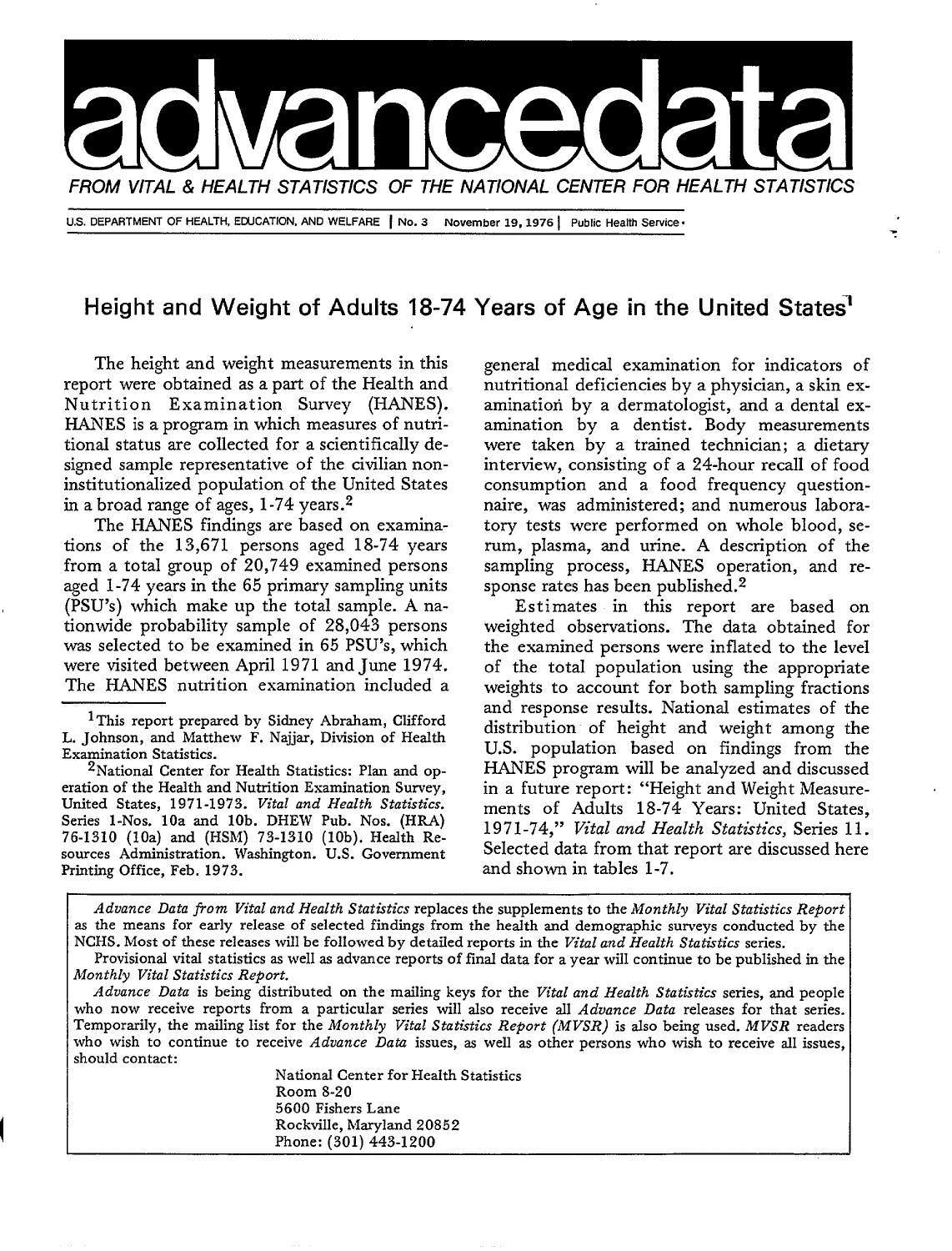## **PRINCIPAL FINDINGS**

The mean weight of men aged 18-74 years was 172 pounds. The mean weight of men increased from 165 pounds in age group 18-24 years to 178 pounds in age group 35-44 years. Thereafter, it decreased with age to 175 pounds in age group 45-54 years, 171 pounds at 55-64 years, and a low of 164 pounds in the oldest age group measured, 65 years and over.

The mean weight of women was 143 pounds, 29 pounds less than that for men. The mean weight increased with age from a low of 132 pounds at 18-24 years to a high of 149 pounds at ages 45-64 years and then declined to 146 pounds in the oldest age group.

The cross-sectional data on body measurements of adults were obtained on different age cohorts. The age trends show the mean body measurements for successive cohorts of persons of different age groups and reflect the effect of different environmental as well as hereditary influences. The limitations of cross-sectional data are recognized in considering group age changes.

The mean height for men aged 18-74 was 69.0 inches. The highest mean height, 69.7 inches, was found in the youngest age group,



18-24 years, and is 2.4 inches taller than the height in age group 65 years and over, 67.3 inches. This corresponds with a small decrease in height with increasing age, which averages less than one-half inch per decade of age over the range 18-74 years.

Among women the mean height was 63.6 inches, 5.4 inches less than the mean height among men. The mean height for women was highest (64.3 inches), in the youngest age group, as it was for men. The mean height decreased slightly to 64.1 inches at 25-34 years, remained constant at 35-44 years, and then declined to 63.6 inches at 45-54 years, 62.8 inches at 55-64 vears, and 62.3 inches in the oldest age group, 65 years and over. The difference between the youngest and oldest age groups is 2.0 inches. The decrease in height with age averages less than one-half inch per decade over the age range of 18-74 years.

In each of the five age groups in the range 18-64 years white men were taller than Negro men. The average difference between heights of white and Negro men in the same age group was about one-half inch. At age group 65 years and over, however, the mean height for Negro and white men was the same. This pattern by age and race is not observed for women. At age groups 18-24 and 25-34 years, white women were, on the average, 0.25 inches taller than Negro women. At ages 35-44, Negro women were



 $\overline{2}$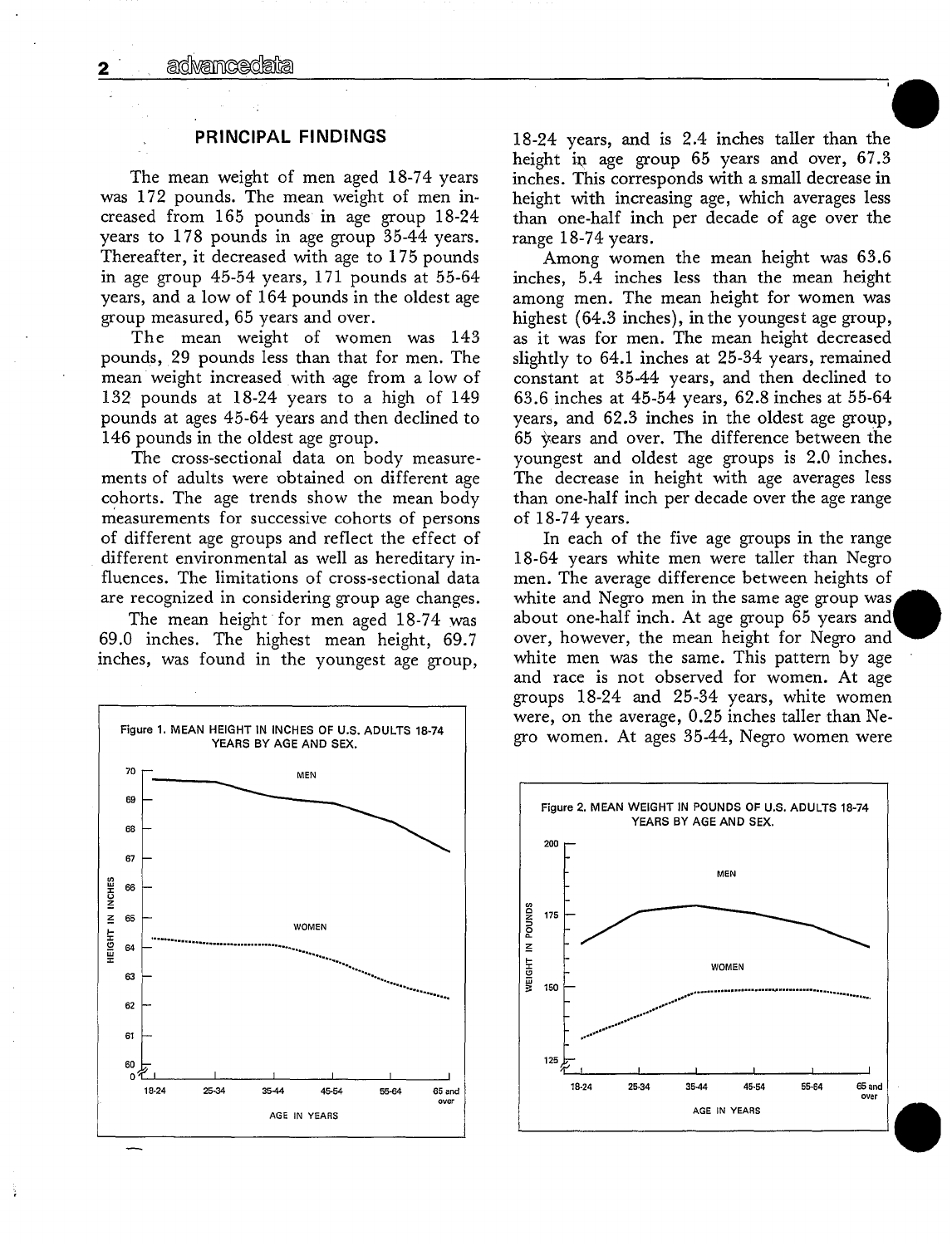0.1 inch taller than white women; at ages 45-54, they were 0.2 inch taller; and at ages 65 and over, they were 0.3 inch taller. At ages 55-64 years, the mean height for both races was the same.

Mean weights increased among white men from a low of 165 pounds at  $18-24$  years to a high of 178 pounds at 35-44 years. Among Negro men, mean weight increased consistently with age from 166 pounds at ages 18-24 years to 182 pounds at ages 35-44 years. The mean weights of both Negro and white men decreased with age from the group 45-54 years on. Negro and white men showed little consistent difference in mean weights among the different age groups.

Data on weight by age for Negro and white women tend to parallel those seen for men, with the exception that the increase in mean weight of women continued up to the age group 45-54 years and then declined. However, at each age Negro women had larger mean weights than white women, with the differences between races being very large, averaging about 20 pounds heavier for the age groups 35-64 years.

Although heights of U.S. adults as measured from the Health and Nutrition Examination Survey, 1971-74, were taller than those from the



Health Examination Survey (HES), 1960-62,<sup>3</sup> the differences are numerically small. HANES data for men's heights range from less than one-half inch to an inch taller than the HES data. Corresponding values for women are from less than one-half inch to slightly more than three-quarters of an inch taller.

U.S. adults in HANES were heavier than those in HES. The HANES data on weights for men are consistently higher by an average of 6 pounds across the age range 18-74 years; for women they are higher by an average of 3 pounds for this age range.

Relatively more men and women in the most recent survey, 1971-74, are taller than those in HES, 1960-62. Fifty-one percent of the men in HANES were 69 inches or taller as compared to 38 percent in HES across the age range of 18-74 years. The corresponding values for HANES and HES for heights of 70 inches or more are 36 percent and 28 percent, respectively. In this age range, 45 percent of the women in HANES were 64 inches or taller as

<sup>3</sup>National Center for Health Statistics: Weight, height, and selected body dimensions of adults, United States, 1960-1962. Vital and Health Statistics. Series 11-No. 8. DHEW Pub. No. (HRA) 76-1074. Health Resources Administration. Washington. U.S. Government Printing Office, June 1965.

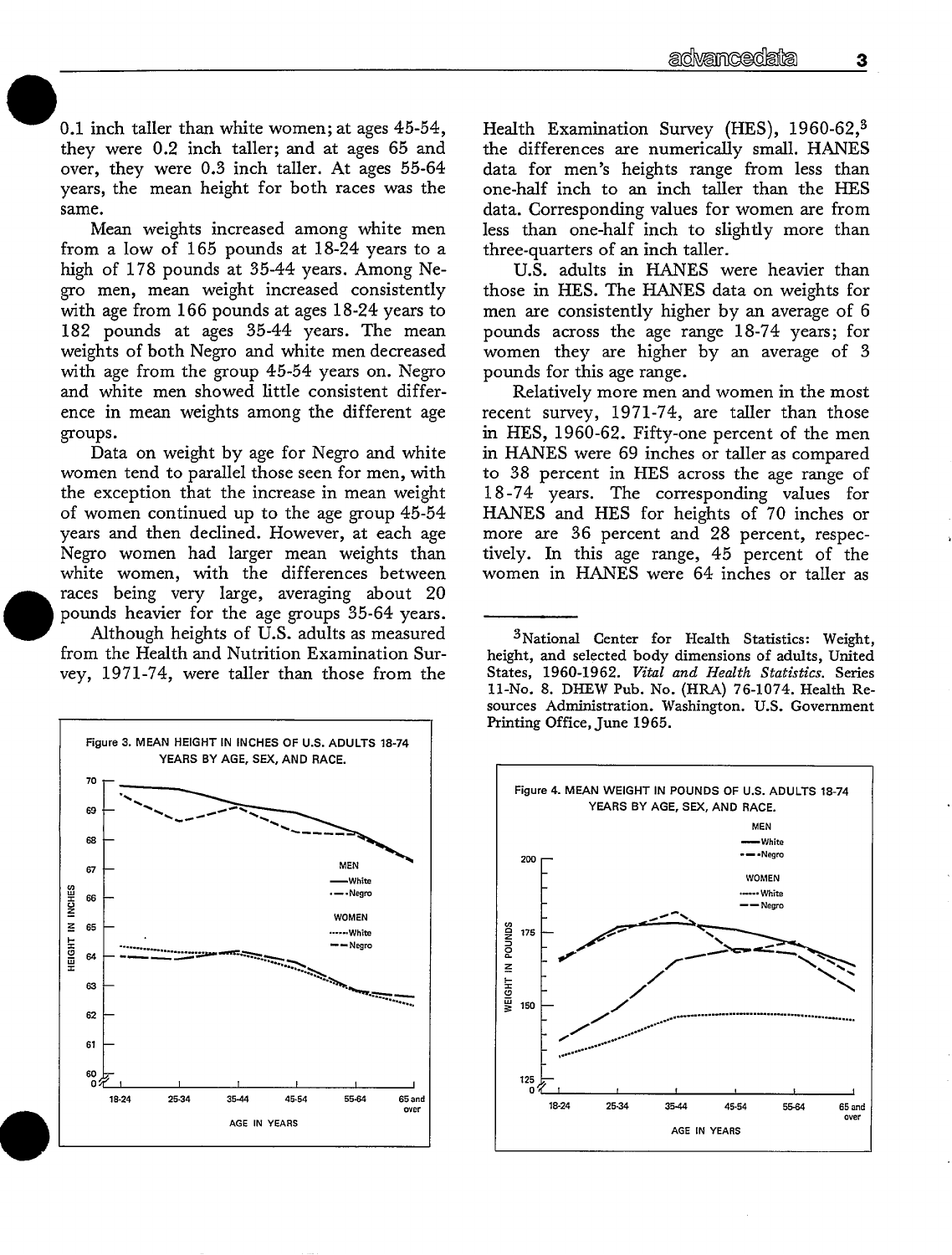

compared to 37 percent for HES. The corresponding values for HANES and HES for 65 inches and more are 30 percent and 21 percent, respectively.

The proportions of men and women whose height exceeded any other specified height may be found from the data presented in tables 4 and 6.



## **TECHNICAL NOTES**

The sampling plan of the Health and Nutrition Examination Survey (HANES) followed a highly stratified multistage probability design in which a sample was selected of the civilian noninstitutionalized population of the coterminous United States 1-74 years of age. Successive elements dealt with in the process of sampling were the primary sampling unit (PSU), census enumeration district (ED), segment (cluster of households), household, eligible person, and finally, sample person. The sampling design focused special attention on groups of people known to be at greater risk of malnutrition by oversampling these groups-the poor, preschool children, women of childbearing ages, and the elderly.

All height and weight data presented are based on "weighted" observations. That is, data recorded for each sample person were inflated to characterize the subuniverse from which that sample person was drawn. For each examined person, this is a product of the reciprocal of the probability of selecting the person, an adjustment for nonresponse cases (i.e., persons not examined), and a poststratified ratio adjustment which increases precision by bringing survey results into closer alignment with known U.S. population figures for 20 age, race, and sex groups as of November 1, 1972, the approximate midpoint of HANES.

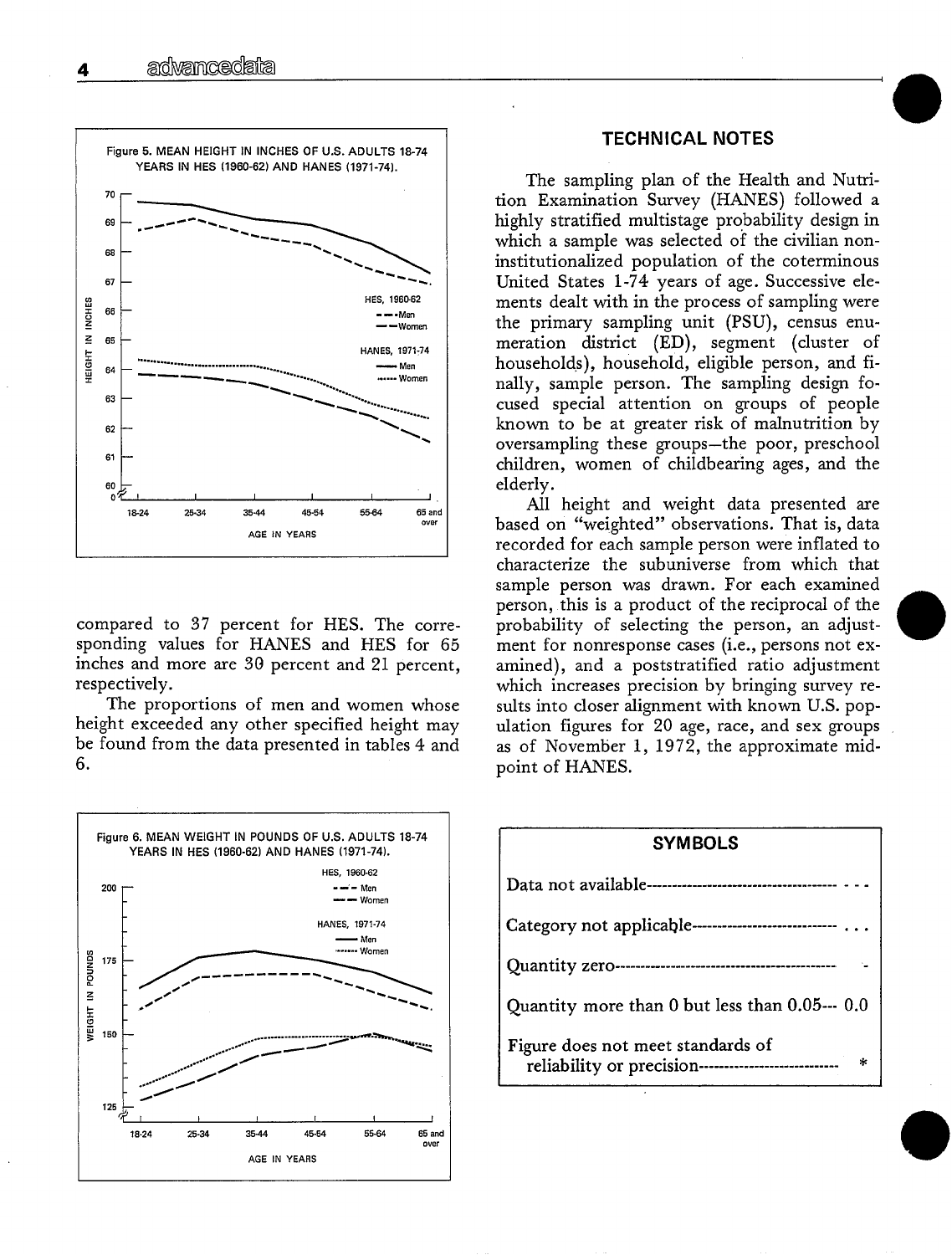Table 1. Height in inches of adults aged 18-74 years, by sex and age: sample size, estimated population in thousands, mean, standard deviation, standard error of the mean, and selected percentiles, United States, 1971-74

| Sex and age                                                                                                                           | Sample                                         | Estimated<br>population                                | Mean                                         | Standard                                      | Standard<br>error of                          | Percentile                                   |                                              |                                              |                                              |                                              |                                              |                                              |  |
|---------------------------------------------------------------------------------------------------------------------------------------|------------------------------------------------|--------------------------------------------------------|----------------------------------------------|-----------------------------------------------|-----------------------------------------------|----------------------------------------------|----------------------------------------------|----------------------------------------------|----------------------------------------------|----------------------------------------------|----------------------------------------------|----------------------------------------------|--|
|                                                                                                                                       | size                                           | in<br>thousands                                        |                                              | deviation                                     | the mean                                      | 5th                                          | 10th                                         | 25th                                         | 50th                                         | 75th                                         | 90th                                         | 95th                                         |  |
| Men                                                                                                                                   |                                                |                                                        |                                              |                                               |                                               | Height in inches                             |                                              |                                              |                                              |                                              |                                              |                                              |  |
| $18-74$ years-                                                                                                                        | 5,260                                          | 60,565                                                 | 69.0                                         | 2.8                                           | 0.071                                         |                                              |                                              |                                              | 64.4   65.5   67.1   69.0   70.8   72.6      |                                              |                                              | 73.6                                         |  |
| 18-24 years --<br>25-34 years-------<br>35-44 years-------<br>45-54 years-------<br>55-64 years-------<br>65 years and over-<br>Women | 772<br>804<br>665<br>765<br>597<br>1,657       | 11,351<br>12,766<br>10,804<br>11,260<br>8,888<br>5,496 | 69.7<br>69.6<br>69.1<br>68.9<br>68.3<br>67.3 | 2.8<br>2.9<br>2.7<br>2.6<br>$\frac{2.6}{2.6}$ | 0.18<br>0.12<br>0.13<br>0.13<br>0.16<br>0.08  | 65.1<br>64.8<br>64.7<br>64.7<br>64.1<br>63.2 | 66.1<br>66.0<br>65.8<br>65.6<br>65.1<br>64.2 | 67.8<br>67.6<br>67.3<br>67.1<br>66.7<br>65.6 | 69.7<br>69.5<br>69.2<br>68.8<br>68.2<br>67.3 | 71.5<br>71.5<br>71.1<br>70.6<br>70.1<br>69.1 | 73.4<br>73.4<br>72.6<br>72.4<br>71.7<br>70.6 | 74.4<br>74.3<br>73.4<br>73.2<br>72.5<br>71.6 |  |
| 18-74 years-                                                                                                                          | 844                                            | 67,372                                                 | 63.6                                         | 2.5                                           | 0.04                                          | 59.5                                         | 60.5                                         | 62.0                                         | 63.7                                         | 65.3                                         | 66.8                                         | 67.8                                         |  |
| 18-24 years-<br>25-34 years-------<br>35-44 years -------<br>45-54 years --<br>55-64 years --<br>65 years and over-                   | 1,524<br>1,896<br>1,663<br>836<br>670<br>1,822 | 12,111<br>13,996<br>11,772<br>12,264<br>9,953<br>7,277 | 64.3<br>64.1<br>64.1<br>63.6<br>62.8<br>62.3 | 2.5<br>2.4<br>2.5<br>2.3<br>2.4<br>2.4        | 0.08<br>0.08<br>0.09.<br>0.10<br>0.10<br>0.08 | 60.2<br>60.2<br>59.9<br>59.9<br>58.6<br>58.2 | 61,2<br>61.2<br>60.8<br>60.6<br>59.6<br>59.3 | 62.6<br>62.4<br>62.3<br>62.1<br>61.2<br>60.8 | 64.3<br>64.0<br>64.1<br>63.7<br>62.8<br>62.3 | 65.8<br>65.7<br>65.7<br>65.2<br>64.5<br>63.9 | 67.4<br>67.3<br>67.3<br>66.7<br>65.6<br>65.3 | 68.4<br>68.2<br>68.4<br>67.3<br>66.6<br>66.2 |  |

NOTE: Height was measured without shoes.

۹

Table 2. Weight in pounds of adults aged 18-74 years, by sex and age:<br>thousands, mean, standard deviation, standard error of the mean, and<br>1071 74 sample size, estimated population in<br>selected percentiles, United States, 1971-74

| Sex and age                                                                                                 | Sample                                         | Estimated<br>population                                | Mean                                   | Standard                                     | Standard<br>error of                         | Percentiles                            |                                        |                                        |                                        |                                        |                                        |                                        |  |
|-------------------------------------------------------------------------------------------------------------|------------------------------------------------|--------------------------------------------------------|----------------------------------------|----------------------------------------------|----------------------------------------------|----------------------------------------|----------------------------------------|----------------------------------------|----------------------------------------|----------------------------------------|----------------------------------------|----------------------------------------|--|
|                                                                                                             | size                                           | in<br>thousands                                        |                                        | deviation                                    | the mean                                     | 5th                                    | 10th                                   | 25th                                   | 50th                                   | 75th                                   | 90th                                   | 95th                                   |  |
| Men                                                                                                         |                                                |                                                        |                                        |                                              |                                              | Weight in pounds                       |                                        |                                        |                                        |                                        |                                        |                                        |  |
| $18-74$ years-                                                                                              | 5,260                                          | 60,565                                                 | 172                                    | 31.11                                        | 0.64                                         | 128                                    | 137                                    | 152                                    | 170                                    | 189                                    | 211                                    | 225                                    |  |
| 18-24 years-<br>25-34 years-<br>35-44 years-------<br>45-54 years-<br>55-64 years ---<br>65 years and over- | 772<br>804<br>665<br>765<br>597<br>1,657       | 11,351<br>12,766<br>10,804<br>11,260<br>8,888<br>5,496 | 165<br>176<br>178<br>175<br>171<br>164 | 29.6<br>35.0<br>30.0<br>29.2<br>30.0<br>27.0 | 1.64<br>1.45<br>1.56<br>1.12<br>1.28<br>0.88 | 124<br>132<br>132<br>130<br>125<br>122 | 132<br>140<br>143<br>139<br>137<br>130 | 145<br>153<br>160<br>157<br>152<br>147 | 161<br>172<br>176<br>175<br>170<br>163 | 180<br>193<br>196<br>192<br>187<br>180 | 204<br>217<br>213<br>215<br>208<br>198 | 222<br>233<br>225<br>225<br>222<br>211 |  |
| Women<br>18-74 years-                                                                                       | 8,411                                          | 67,372                                                 | 143                                    | 32.3                                         | 0.53                                         | 104                                    | 110                                    | 122                                    | 137                                    | 159                                    | 185                                    | 203                                    |  |
| $18-24$ years-<br>25-34 years-<br>35-44 years-<br>45-54 years-------<br>55-64 years-<br>65 years and over-  | 1,524<br>1,896<br>1,663<br>836<br>670<br>1,822 | 12,111<br>13,996<br>11,772<br>12,264<br>9,953<br>7,277 | 132<br>140<br>148<br>149<br>149<br>146 | 27.4<br>32.0<br>35.0<br>32.0<br>33.3<br>29.1 | 0.69<br>0.82<br>1.14<br>1.39<br>1.26<br>1,07 | 100<br>103<br>109<br>109<br>104<br>105 | 106<br>109<br>114<br>114<br>111<br>112 | 114<br>119<br>124<br>127<br>128<br>126 | 128<br>132<br>139<br>145<br>144<br>142 | 142<br>152<br>163<br>164<br>166<br>163 | 163<br>181<br>195<br>191<br>191<br>183 | 181<br>202<br>215<br>213<br>203<br>195 |  |

NOTE: Total weights of all clothing ranged from 0.20 to 0.62 lb., which is not deducted from weights shown in table.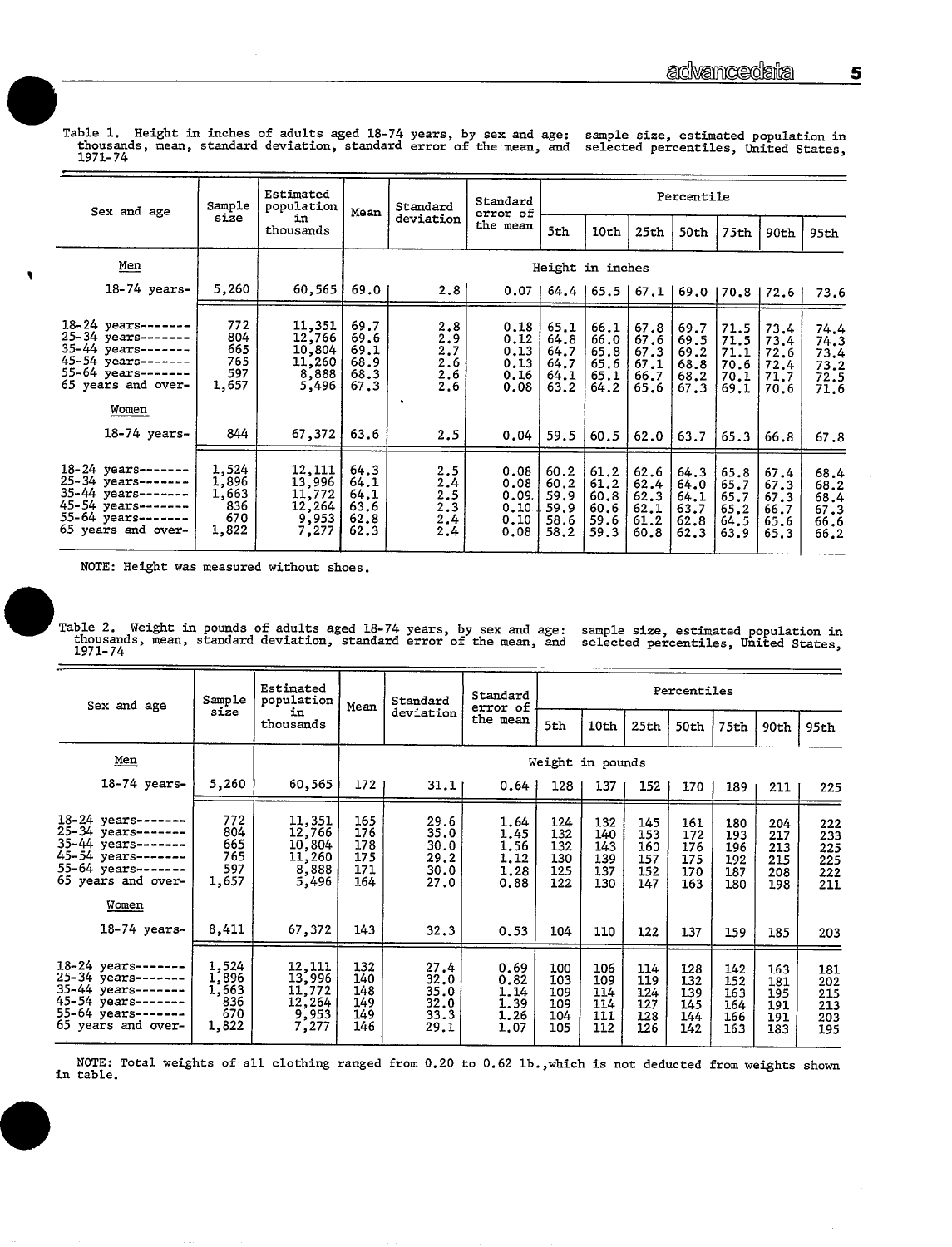|                                                                                                                                                                      | Sample                                         | Estimated<br>population                                |                                                  | Standard                                      | Standard                                     |                                                     |                                              |                                                  | Percentile                                   |                                                  |                                              |                                                           |
|----------------------------------------------------------------------------------------------------------------------------------------------------------------------|------------------------------------------------|--------------------------------------------------------|--------------------------------------------------|-----------------------------------------------|----------------------------------------------|-----------------------------------------------------|----------------------------------------------|--------------------------------------------------|----------------------------------------------|--------------------------------------------------|----------------------------------------------|-----------------------------------------------------------|
| Sex, race, and age                                                                                                                                                   | size                                           | in<br>thousands                                        | Mean                                             | deviation                                     | error of<br>the mean                         | 5th                                                 | 10th                                         | 25th                                             | 50th                                         | 75th                                             | 90th                                         | 95th                                                      |
| MEN                                                                                                                                                                  |                                                |                                                        |                                                  |                                               |                                              |                                                     |                                              |                                                  |                                              |                                                  |                                              |                                                           |
| White                                                                                                                                                                |                                                |                                                        |                                                  |                                               |                                              |                                                     | Height in inches                             |                                                  |                                              |                                                  |                                              |                                                           |
| $18 - 74$ years ---                                                                                                                                                  | 4,343                                          | 54,109                                                 | 69.1                                             | 2.8                                           | 0.08                                         | 64.6                                                | 65.6                                         | 67.2                                             | 69.1                                         | 70.9                                             | 72.7                                         | 73.6                                                      |
| $18 - 24$ years----------<br>25-34 years----------<br>$35 - 44$ years----------<br>45-54 years----------<br>55-64 years----------<br>65 years and over ----<br>Negro | 625<br>672<br>570<br>628<br>504<br>1,344       | 9,849<br>11,191<br>9,857<br>10,117<br>8,125<br>4,970   | 69.8<br>69.7<br>$69.2$<br>$68.9$<br>68.3<br>67.3 | 2.8<br>2.8<br>$\frac{2.6}{2.6}$<br>2.6<br>2.6 | 0.20<br>0.13<br>0.13<br>0.14<br>0.17<br>0.09 | 65.3<br>65.3<br>64.8<br>64.7<br>64.2<br>63.2        | 66.3<br>66.3<br>65.9<br>65.6<br>65.1<br>64.2 | 67.9<br>67.7<br>67.5<br>67.2<br>66.7<br>65.6     | 69.8<br>69.7<br>69.3<br>68.9<br>68.2<br>67.3 | 71.4<br>71.7<br>71.1<br>70.7<br>70.1<br>69.1     | 73.4<br>73.4<br>72.6<br>72.5<br>71.7<br>70.6 | $74.5$<br>$74.3$<br>73.4<br>$73.3$<br>$72.5$<br>$71.7$    |
| 18-74 years ----                                                                                                                                                     | 847                                            | 5,730                                                  | 68.6                                             | 2.8                                           | 0.16                                         | 64.1                                                | 64.8                                         | 66.8                                             | 68.6                                         | 70.6                                             | 72.4                                         | 73.3                                                      |
| 18-24 years----------<br>25-34 years----------<br>35-44 years----------<br>45-54 years---------<br>$55 - 64$ years ---------<br>65 years and over----                | 132<br>119<br>87<br>130<br>85<br>294           | 1,287<br>1,377<br>820<br>1,087<br>672<br>486           | 69.5<br>68.6<br>69.1<br>68.2<br>68.2<br>67.3     | 2.8<br>2.9<br>3.1<br>2,4<br>2.3<br>2.4        | 0.45<br>0.38<br>0.44<br>0.26<br>0.32<br>0.18 | 64.6<br>64.1<br>62.4<br>64.5<br>64.1<br>63.1        | 65.3<br>64.4<br>65.6<br>65.4<br>64.4<br>64.2 | 67.4<br>66.6<br>67.2<br>66.6<br>66.6<br>65.6     | 69.8<br>68.6<br>69.2<br>67.9<br>68.1<br>67.5 | 71.7<br>70.6<br>71.3<br>69.5<br>70.1<br>69.1     | 72.9<br>72.6<br>72.8<br>71.3<br>70.9<br>70.2 | 73.6<br>$73.7$<br>$74.3$<br>$72.3$<br>$\frac{71.8}{70.9}$ |
| WOMEN                                                                                                                                                                |                                                |                                                        |                                                  |                                               |                                              |                                                     |                                              |                                                  |                                              |                                                  |                                              |                                                           |
| White                                                                                                                                                                |                                                |                                                        |                                                  |                                               |                                              |                                                     |                                              |                                                  |                                              |                                                  |                                              |                                                           |
| $18-74$ years----                                                                                                                                                    | 6,758                                          | 59,482                                                 | 63.7                                             | 2.5                                           | 0.05                                         | 59.5                                                | 60.6                                         | 62.0                                             | 63.7                                         | 65.3                                             | 66.8                                         | 67.8                                                      |
| 18-24 years----------<br>25-34 years----------<br>35-44 years----------<br>45-54 years----------<br>$55 - 64$ years----------<br>65 years and over----               | 1,165<br>1.539<br>1,301<br>705<br>552<br>1,496 | 10,298<br>12,338<br>10,250<br>11,091<br>8,905<br>6,601 | 64.3<br>64.1<br>64.1<br>63.6<br>62.8<br>62.3     | 2.5<br>2.5<br>2.5<br>$\frac{2.4}{2.4}$<br>2.4 | 0.09<br>0.08<br>0.09<br>0.11<br>0.11<br>0.09 | 60.3<br>60.2<br>60.1<br>$\frac{59.9}{58.6}$<br>58.2 | 61.3<br>61.2<br>60.9<br>60.6<br>59.7<br>59.2 | 62.7<br>62.4<br>62.4<br>62.0<br>61.2<br>60.7     | 64.3<br>64.1<br>64.1<br>63.7<br>62.8<br>62.3 | 65.9<br>65.8<br>65.7<br>65.2<br>64.5<br>63.9     | 67.4<br>67.3<br>67.3<br>66.7<br>65.6<br>65.3 | 68,4<br>68.3<br>68.4<br>67.3<br>$66.6$<br>$66.2$          |
| Negro<br>18-74 years ----                                                                                                                                            | 1,557                                          | 7,268                                                  | 63.7                                             | 2.5                                           | 0.09                                         | 59.6                                                | 60.6                                         | 62.1                                             | 63.7                                         | 65.3                                             | 66.8                                         | 67.8                                                      |
| 18-24 years----------<br>25-34 years----------<br>35-44 years----------<br>45-54 years ---------<br>55-64 years----------<br>65 years and over----                   | 329<br>335<br>334<br>126<br>115<br>318         | 1,618<br>1,540<br>1,354<br>1,131<br>971<br>654         | 64.0<br>63.9<br>64.2<br>63.8<br>62.8<br>62.6     | 2.4<br>2.3<br>2.5<br>2.2<br>2.6<br>2.4        | 0.20<br>0.20<br>0.19<br>0.30<br>0.24<br>0.18 | 60.2<br>60.2<br>59.8<br>60.2<br>58.4<br>58.7        | 60.9<br>61.2<br>60.7<br>60.7<br>59.5<br>59.6 | $62.4$<br>$62.3$<br>62.8<br>62.3<br>61.3<br>61.2 | 64.0<br>63.7<br>64.3<br>63.6<br>62.8<br>62.5 | $65.4$<br>$65.3$<br>65.6<br>65.6<br>64.7<br>64.1 | 66.9<br>67.1<br>67.7<br>66.8<br>66.2<br>65.5 | 68.1<br>67.8<br>68.8<br>67.6<br>66.966.2                  |

Table 3. Height in inches of adults aged 18-74 years, by sex, race, and age: sample size, estimated population in thousands, mean,<br>standard deviation, standard error of the mean, and selected percentiles, United States, 19

NOTE: Height was measured without shoes.

Table 4. Cumulative percent distribution of height in inches of adult males, according to age: United States, HES (1960-62) and<br>HANES (1971-74)

|                                                                                                                                                                                                                                                                                                                                                                      |                                                                                                                                                 |                                                                                                                                                 |                                                                                                                             |                                                                                                                                   |                                                                                                                                       |                                                                                                                                                |                                                                                                                                          | Age                                                                                                                                     |                                                                                                                                          |                                                                                                                                                        |                                                                                                                                      |                                                                                                                                             |                                                                                                                                                                 |                                                                                                                                                                  |
|----------------------------------------------------------------------------------------------------------------------------------------------------------------------------------------------------------------------------------------------------------------------------------------------------------------------------------------------------------------------|-------------------------------------------------------------------------------------------------------------------------------------------------|-------------------------------------------------------------------------------------------------------------------------------------------------|-----------------------------------------------------------------------------------------------------------------------------|-----------------------------------------------------------------------------------------------------------------------------------|---------------------------------------------------------------------------------------------------------------------------------------|------------------------------------------------------------------------------------------------------------------------------------------------|------------------------------------------------------------------------------------------------------------------------------------------|-----------------------------------------------------------------------------------------------------------------------------------------|------------------------------------------------------------------------------------------------------------------------------------------|--------------------------------------------------------------------------------------------------------------------------------------------------------|--------------------------------------------------------------------------------------------------------------------------------------|---------------------------------------------------------------------------------------------------------------------------------------------|-----------------------------------------------------------------------------------------------------------------------------------------------------------------|------------------------------------------------------------------------------------------------------------------------------------------------------------------|
| Height<br>in inches                                                                                                                                                                                                                                                                                                                                                  | $18-74$ years                                                                                                                                   |                                                                                                                                                 | $18-24$ years                                                                                                               |                                                                                                                                   | $25-34$ years                                                                                                                         |                                                                                                                                                | $35-44$ years                                                                                                                            |                                                                                                                                         | $45 - 54$ years                                                                                                                          |                                                                                                                                                        | 55-64 years                                                                                                                          |                                                                                                                                             | 65 years and over                                                                                                                                               |                                                                                                                                                                  |
|                                                                                                                                                                                                                                                                                                                                                                      | 1960-<br>62                                                                                                                                     | 1971 -<br>74                                                                                                                                    | 1960-<br>62                                                                                                                 | 1971-<br>74                                                                                                                       | 1960-<br>62                                                                                                                           | 1971-<br>74                                                                                                                                    | 1960-<br>62                                                                                                                              | 1971-<br>74                                                                                                                             | 1960-<br>62                                                                                                                              | 1971-<br>74                                                                                                                                            | 1960-<br>62                                                                                                                          | 1971-<br>74                                                                                                                                 | 1960-<br>62                                                                                                                                                     | 1971-<br>74                                                                                                                                                      |
|                                                                                                                                                                                                                                                                                                                                                                      |                                                                                                                                                 |                                                                                                                                                 |                                                                                                                             |                                                                                                                                   |                                                                                                                                       |                                                                                                                                                | Cumulative percent                                                                                                                       |                                                                                                                                         | distribution                                                                                                                             |                                                                                                                                                        |                                                                                                                                      |                                                                                                                                             |                                                                                                                                                                 |                                                                                                                                                                  |
| Under 60-<br>Under 61--<br>----<br>Under $62$ ------<br>Under 63-<br>Under 64-<br>----<br>Under 65-<br>Under 66------<br>Under 67------<br>Under 68 --<br>---<br>Under 69-<br>----<br>$70 -$<br>Under<br>---<br>$71 -$<br>Under<br>----<br>Under 72------<br>$73 - - - - -$<br>Under<br>$74 -$<br>Under<br>Under 75-<br>$- - -$<br>Under 76------<br>76 and over --- | 0.1<br>0.3<br>$\frac{1.0}{2.6}$<br>5.6<br>12.4<br>19.1<br>32.1<br>44.0<br>62.1<br>72.5<br>84.5<br>90.8<br>96.2<br>98.4<br>99.5<br>99.7<br>100.0 | $0.1$<br>0.4<br>0.7<br>1.7<br>3.7<br>$7.3$<br>$13.6$<br>$23.5$<br>35.9<br>49.5<br>63.7<br>76.0<br>85.0<br>92.0<br>96.6<br>98.4<br>99.1<br>100.0 | $0.2$<br>1.5<br>3.7<br>7.7<br>12.8<br>28.6<br>41.3<br>56.1<br>68.7<br>81.0<br>86.2<br>94.7<br>97.8<br>99.2<br>99.8<br>100.0 | 0,4<br>$0.4$<br>1.7<br>2.7<br>4.5<br>9.2<br>16.9<br>26.4<br>39.0<br>53.2<br>68.5<br>80.1<br>87.5<br>93.9<br>96.8<br>97.7<br>100.0 | ۰<br>0.1<br>0.2<br>1.5<br>3.1<br>7.8<br>12.2<br>22.1<br>33.0<br>50.4<br>62.4<br>76.6<br>84.4<br>92.4<br>95.7<br>98.8<br>99.0<br>100.0 | 0.0<br>0, 2<br>0.3<br>0.4<br>2.5<br>$\frac{5.6}{9.8}$<br>19.2<br>29.3<br>40.1<br>55.8<br>69.2<br>78.4<br>87.1<br>94.2<br>97.0<br>98.4<br>100.0 | 0.1<br>0.2<br>0.5<br>1.9<br>3.8<br>8.7<br>14.8<br>27.0<br>38.6<br>57.8<br>69.6<br>84.0<br>92.9<br>97.3<br>98.9<br>99.8<br>100.0<br>100.0 | 0.1<br>0.4<br>0.9<br>1.6<br>3.4<br>6.2<br>11.1<br>20.4<br>31.8<br>47.0<br>61.4<br>74.1<br>84.7<br>92.9<br>97.3<br>99.0<br>99.7<br>100.0 | 0.2<br>0.4<br>0.7<br>1.8<br>4.8<br>11.4<br>19.1<br>31.5<br>44.3<br>65.0<br>74.3<br>86.4<br>91.5<br>96.7<br>99.0<br>99.6<br>99.9<br>100.0 | $0.2$<br>$0.2$<br>$0.5$<br>$1.7$<br>3.6<br>6.2<br>$\frac{13.1}{22.7}$<br>37.1<br>52.6<br>66.9<br>78.9<br>86.2<br>94.0<br>97.8<br>99.4<br>99.8<br>100.0 | $0.5$<br>2.8<br>5.2<br>12.3<br>23.1<br>30.3<br>43.1<br>55.4<br>72.9<br>81.3<br>89.8<br>94.3<br>98.4<br>99.6<br>99.8<br>99.8<br>100.0 | 0.2<br>0.5<br>$0.6$<br>$2.1$<br>4.2<br>9.6<br>18.0<br>30.1<br>46.1<br>60.7<br>74.5<br>83.8<br>93.1<br>96.7<br>98.9<br>99.7<br>99.7<br>100.0 | 0.7<br>$\frac{1}{3}$ , $\frac{1}{2}$<br>5. 7<br>9.0<br>23.4<br>35.7<br>54.2<br>65.4<br>82.0<br>88.4<br>95.4<br>99.0<br>99.6<br>100.0<br>100.0<br>100.0<br>100.0 | $0.6$<br>$1.3$<br>$2.1$<br>$4.4$<br>$\frac{8.4}{17.5}$<br>30.7<br>44.3<br>59.3<br>74.1<br>84.3<br>92.6<br>95.9<br>$\frac{99.2}{99.7}$<br>100.0<br>100.0<br>100.0 |

 $\overline{\phantom{0}}$ 

6

Ü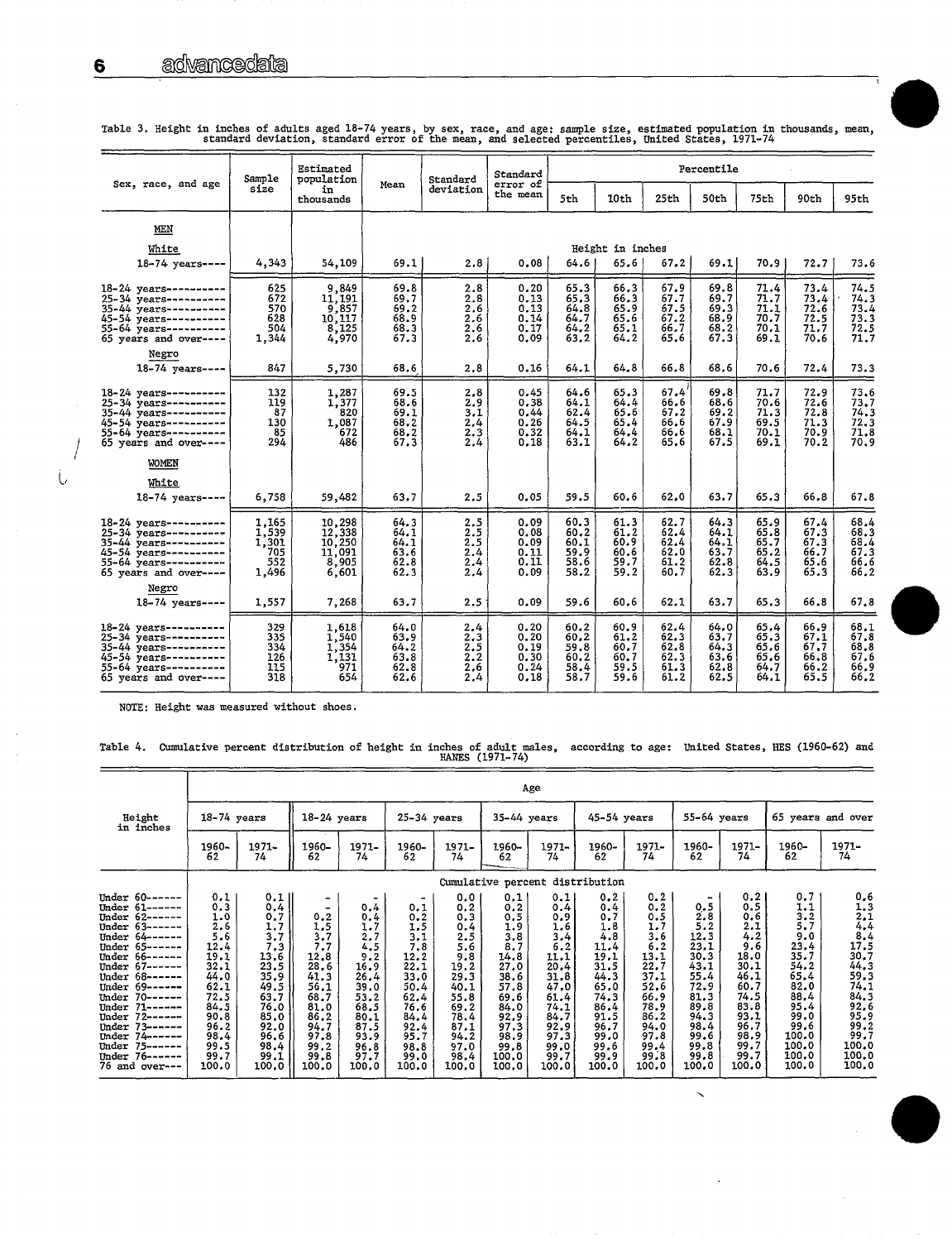|  |  |  |  |  |                                                                                                  | Table 5. Weight in pounds of adults aged 18-74 years, by sex, race, and age: sample size, estimated population inthousands, mean |  |
|--|--|--|--|--|--------------------------------------------------------------------------------------------------|----------------------------------------------------------------------------------------------------------------------------------|--|
|  |  |  |  |  | standard deviation, standard error of the mean, and selected percentiles, United States, 1971-74 |                                                                                                                                  |  |

| Sex, race, and age                                                                                                                                 | Sample                                         | Estimated<br>population                                     | Mean                                                | Standard                                      | Standard<br>error of                         | Percentile                             |                                        |                                        |                                        |                                        |                                        |                                               |  |  |
|----------------------------------------------------------------------------------------------------------------------------------------------------|------------------------------------------------|-------------------------------------------------------------|-----------------------------------------------------|-----------------------------------------------|----------------------------------------------|----------------------------------------|----------------------------------------|----------------------------------------|----------------------------------------|----------------------------------------|----------------------------------------|-----------------------------------------------|--|--|
|                                                                                                                                                    | size                                           | in<br>thousands                                             |                                                     | deviation                                     | the mean                                     | 5th                                    | 10th                                   | 25th                                   | 50th                                   | 75th                                   | 90th                                   | 95th                                          |  |  |
| MEN                                                                                                                                                |                                                |                                                             |                                                     |                                               |                                              |                                        |                                        |                                        |                                        |                                        |                                        |                                               |  |  |
| White                                                                                                                                              |                                                |                                                             |                                                     |                                               |                                              |                                        | Weight in pounds                       |                                        |                                        |                                        |                                        |                                               |  |  |
| $18 - 74$ vears ----                                                                                                                               | 4,343                                          | 54,109                                                      | 173                                                 | 30                                            | 0.75                                         | 129                                    | 138                                    | 1531                                   | 171                                    | 190                                    | 211                                    | 224                                           |  |  |
| 18-24 years----------<br>25-34 years----------<br>35-44 years----------<br>45-54 years----------<br>55-64 years----------<br>65 years and over---- | 625<br>672<br>570<br>628<br>504<br>1,344       | 9,849<br>11,191<br>9,857<br>10.117<br>$\frac{8,125}{4,970}$ | 165<br>177<br>178<br>176<br>171<br>164              | 28<br>$\overline{32}$<br>29<br>29<br>29<br>27 | 1.89<br>1.40<br>1.66<br>1.23<br>1.49<br>0.99 | 125<br>134<br>133<br>129<br>125<br>123 | 133<br>142<br>145<br>141<br>136<br>131 | 146<br>155<br>160<br>158<br>153<br>148 | 162<br>173<br>177<br>176<br>171<br>164 | 182<br>194<br>195<br>193<br>187<br>180 | 205<br>217<br>211<br>214<br>208<br>198 | 222<br>232<br>224<br>225<br>220<br>210        |  |  |
| Negro<br>18-74 years----                                                                                                                           | 847                                            | 5,730                                                       | 171                                                 | 40                                            | 2.54                                         | 125                                    | 134                                    | 145                                    | 163                                    | 189                                    | 217                                    | 239                                           |  |  |
| 18-24 years---------<br>25-34 years---------<br>$35-44$ years----------<br>45-54 years----------<br>55-64 years----------<br>65 years and over---- | 132<br>119<br>87<br>130<br>85<br>294           | 1,287<br>1,377<br>820<br>1,087<br>672<br>486                | 166<br>175<br>182<br>168<br>172<br>161              | 37<br>51<br>$\overline{37}$<br>32<br>41<br>30 | 4.04<br>8.17<br>4.59<br>3.75<br>6.34<br>2.31 | 123<br>124<br>130<br>135<br>119<br>121 | 131<br>134<br>137<br>136<br>138<br>127 | 142<br>148<br>151<br>145<br>145<br>137 | 159<br>162<br>180<br>162<br>163<br>156 | 176<br>193<br>201<br>185<br>186<br>179 | 202<br>219<br>236<br>220<br>237<br>205 | 227<br>235<br>255<br>256<br>230<br>249<br>218 |  |  |
| <b>WOMEN</b><br>White<br>18-74 years ----                                                                                                          | 6,758                                          | 59,482                                                      | 142                                                 | 31                                            | 0.59                                         | 104                                    | 110                                    | 121                                    | 136                                    | 157                                    | 182                                    | 199                                           |  |  |
| 18-24 years----------<br>25-34 years----------<br>35-44 years----------<br>45-54 years----------<br>55-64 years----------<br>65 years and over---- | 1,165<br>1,539<br>1,301<br>705<br>552<br>1,496 | 10,298<br>12,338<br>10,250<br>11,091<br>8,905<br>6,601      | 132<br>138<br>146<br>$\overline{147}$<br>147<br>145 | 26<br>31<br>34<br>30<br>30<br>28              | 0.82<br>1.02<br>1.29<br>1.32<br>1.35<br>1.08 | 100<br>104<br>109<br>109<br>103<br>105 | 106<br>109<br>114<br>113<br>111<br>113 | 115<br>118<br>124<br>126<br>127<br>126 | 128<br>131<br>137<br>143<br>1/3<br>1/2 | 142<br>150<br>159<br>162<br>164<br>162 | 162<br>179<br>191<br>188<br>187<br>180 | 177<br>201<br>213<br>204<br>201<br>192        |  |  |
| Neero<br>18-74 years ----                                                                                                                          | 1,557                                          | 7,268                                                       | 156                                                 | 41                                            | 1.53                                         | 104                                    | 111                                    | 129                                    | 148                                    | 176                                    | 207                                    | 228                                           |  |  |
| 18-24 years----------<br>25-34 years----------<br>35-44 years----------<br>45-54 years----------<br>55-64 years----------<br>65 years and over---- | 329<br>335<br>334<br>126<br>115<br>318         | 1,618<br>1,540<br>1,354<br>1,131<br>971<br>654              | 138<br>149<br>165<br>169<br>168<br>155              | $\frac{34}{37}$<br>39<br>42<br>48<br>36       | 2.47<br>3.20<br>2.68<br>4.53<br>6.37<br>3.28 | 100<br>100<br>112<br>115<br>104<br>94  | 107<br>108<br>121<br>128<br>118<br>109 | 114<br>127<br>136<br>139<br>139<br>133 | 130<br>141<br>158<br>162<br>156<br>153 | 150<br>170<br>185<br>186<br>191<br>177 | 184<br>190<br>216<br>215<br>215<br>202 | 203<br>226<br>238<br>244<br>297<br>219        |  |  |

NOTE: Total weights of all clothing ranged from 0.20 to 0.62 lb., which is not deducted from weights shown in table.

 $\overline{a}$ 

Table 6. Cumulative percent distribution of height in inches of adult females, according to age: United States, HES (1960-62) and HANES (1971-74)

|                                                                                                                                                                                                                                                                                                                                                                                                           |                                                                                                                                          |                                                                                                                                         |                                                                                                                           |                                                                                                                                                                              |                                                                                                                                  |                                                                                                                                         |                                                                                                                                          | Age                                                                                                                                     |                                                                                                                                          |                                                                                                                                         |                                                                                                                                           |                                                                                                                                           |                                                                                                                                           |                                                                                                                                                     |
|-----------------------------------------------------------------------------------------------------------------------------------------------------------------------------------------------------------------------------------------------------------------------------------------------------------------------------------------------------------------------------------------------------------|------------------------------------------------------------------------------------------------------------------------------------------|-----------------------------------------------------------------------------------------------------------------------------------------|---------------------------------------------------------------------------------------------------------------------------|------------------------------------------------------------------------------------------------------------------------------------------------------------------------------|----------------------------------------------------------------------------------------------------------------------------------|-----------------------------------------------------------------------------------------------------------------------------------------|------------------------------------------------------------------------------------------------------------------------------------------|-----------------------------------------------------------------------------------------------------------------------------------------|------------------------------------------------------------------------------------------------------------------------------------------|-----------------------------------------------------------------------------------------------------------------------------------------|-------------------------------------------------------------------------------------------------------------------------------------------|-------------------------------------------------------------------------------------------------------------------------------------------|-------------------------------------------------------------------------------------------------------------------------------------------|-----------------------------------------------------------------------------------------------------------------------------------------------------|
| Height<br>in inches                                                                                                                                                                                                                                                                                                                                                                                       | $18-74$ years                                                                                                                            |                                                                                                                                         | $18-24$ years                                                                                                             |                                                                                                                                                                              | $25-34$ years                                                                                                                    |                                                                                                                                         | $35-44$ years                                                                                                                            |                                                                                                                                         | 45-54 years                                                                                                                              |                                                                                                                                         | $55-64$ years                                                                                                                             |                                                                                                                                           | 65 years and over                                                                                                                         |                                                                                                                                                     |
|                                                                                                                                                                                                                                                                                                                                                                                                           | 1960-<br>62                                                                                                                              | 1971-<br>74                                                                                                                             | 1960-<br>62                                                                                                               | 1971-<br>74                                                                                                                                                                  | 1960-<br>62                                                                                                                      | $1971 -$<br>74                                                                                                                          | 1960-<br>62                                                                                                                              | $1971 -$<br>74                                                                                                                          | 1960-<br>62                                                                                                                              | 1971-<br>74                                                                                                                             | 1960-<br>62                                                                                                                               | 1971-<br>74                                                                                                                               | 1960-<br>62                                                                                                                               | 1971-<br>74                                                                                                                                         |
|                                                                                                                                                                                                                                                                                                                                                                                                           |                                                                                                                                          |                                                                                                                                         |                                                                                                                           |                                                                                                                                                                              |                                                                                                                                  |                                                                                                                                         |                                                                                                                                          | Cumulative percent distribution                                                                                                         |                                                                                                                                          |                                                                                                                                         |                                                                                                                                           |                                                                                                                                           |                                                                                                                                           |                                                                                                                                                     |
| Under 55-<br>-56<br>Under<br>$57 -$<br>Under<br>$58 - - - -$<br>Under<br>Under 59------<br>$60 - - - - -$<br>Under<br>Under $61$ ------<br>Under<br>$62$ ------<br>Under 63------<br>Under 64------<br>$65 - - - - -$<br>Under<br>$66 -$<br>Under<br>----<br>Under 67------<br>Under 68 --<br>---<br>$69 - -$<br>Under<br>----<br>$70 -$<br>Under<br>----<br>$71 - -$<br>Under<br>----<br>71 and over --- | 0.2<br>0.4<br>0,7<br>2,3<br>4.4<br>10.8<br>18.5<br>32.8<br>50.7<br>63.2<br>78.8<br>87.1<br>94.8<br>97.2<br>99.3<br>99.6<br>99.9<br>100.0 | 0.1<br>0.3<br>0.6<br>1.4<br>3.0<br>6.8<br>13.5<br>24.6<br>39.6<br>54.8<br>69.7<br>83.0<br>90.8<br>95.4<br>98.1<br>99.2<br>99.7<br>100.0 | 0.1<br>0.3<br>2.1<br>5.1<br>12.0<br>24.6<br>40.1<br>51.3<br>70.6<br>81.2<br>91.9<br>95.3<br>98.8<br>99.5<br>99.9<br>100.0 | 0.1<br>$\begin{smallmatrix} 0.1 \ 0.3 \ 0.8 \end{smallmatrix}$<br>2.1<br>4.1<br>8.5<br>16.6<br>29.8<br>45.0<br>60.3<br>76.7<br>86.5<br>93.3<br>96.6<br>98.4<br>99.3<br>100.0 | 0.1<br>0.3<br>0.9<br>1.6<br>6.7<br>12.2<br>22.4<br>42.0<br>53.5<br>71.7<br>83.1<br>93.9<br>97.2<br>99.0<br>99.3<br>99.6<br>100.0 | 0.0<br>0, 2<br>0.2<br>0.8<br>1.9<br>4.0<br>7.8<br>18.2<br>33.1<br>49.3<br>63.2<br>77.9<br>87.8<br>93.9<br>97.7<br>98.9<br>99.7<br>100.0 | 0.1<br>0.1<br>0.5<br>1.3<br>2, 2<br>6,9<br>14.1<br>27.2<br>43.8<br>57.6<br>75.4<br>83.9<br>94.6<br>97.0<br>99.1<br>99.8<br>99.9<br>100.0 | 0.0<br>0.1<br>0.3<br>0.6<br>1.5<br>5.2<br>11.2<br>19.5<br>32.9<br>47.2<br>63.6<br>79.4<br>87.8<br>93.3<br>97.3<br>99.0<br>99,6<br>100.0 | 0.2<br>0.5<br>0.5<br>2.2<br>4.0<br>11.5<br>20.8<br>34.0<br>55.2<br>68.1<br>82.5<br>89.4<br>94.4<br>97.2<br>99.8<br>99.9<br>99.9<br>100.0 | 0.0<br>0.0<br>0.4<br>0.6<br>1.0<br>5.1<br>13.4<br>23.7<br>39.9<br>55.0<br>72.4<br>84.4<br>92.9<br>96.8<br>98.7<br>99.5<br>99.7<br>100.0 | 0.6<br>1.0<br>1.6<br>3,3<br>7.3<br>14.9<br>22.9<br>43.5<br>62.2<br>76.3<br>87.0<br>92.4<br>96.4<br>98.1<br>99.4<br>99.4<br>100.0<br>100.0 | 0.0<br>1.0<br>1.8<br>3.0<br>6.2<br>11.8<br>20.7<br>36.7<br>52.3<br>67.9<br>82.1<br>92.4<br>96.7<br>98.6<br>99.4<br>99.8<br>100.0<br>100.0 | $\frac{1}{2}$ .3<br>8.3<br>13.9<br>27.5<br>38.4<br>58.0<br>72.1<br>82.9<br>92.6<br>97.5<br>99.0<br>99.2<br>99.8<br>99.8<br>100.0<br>100.0 | $0.2$<br>$1.6$<br>$1.2$<br>$4.8$<br>$14.8$<br>$27.2$<br>$43.3$<br>$61.3$<br>75.5<br>86.2<br>94.0<br>97.4<br>98.7<br>99.8<br>100.0<br>100.0<br>100.0 |



 $\overline{a}$  $\overline{7}$